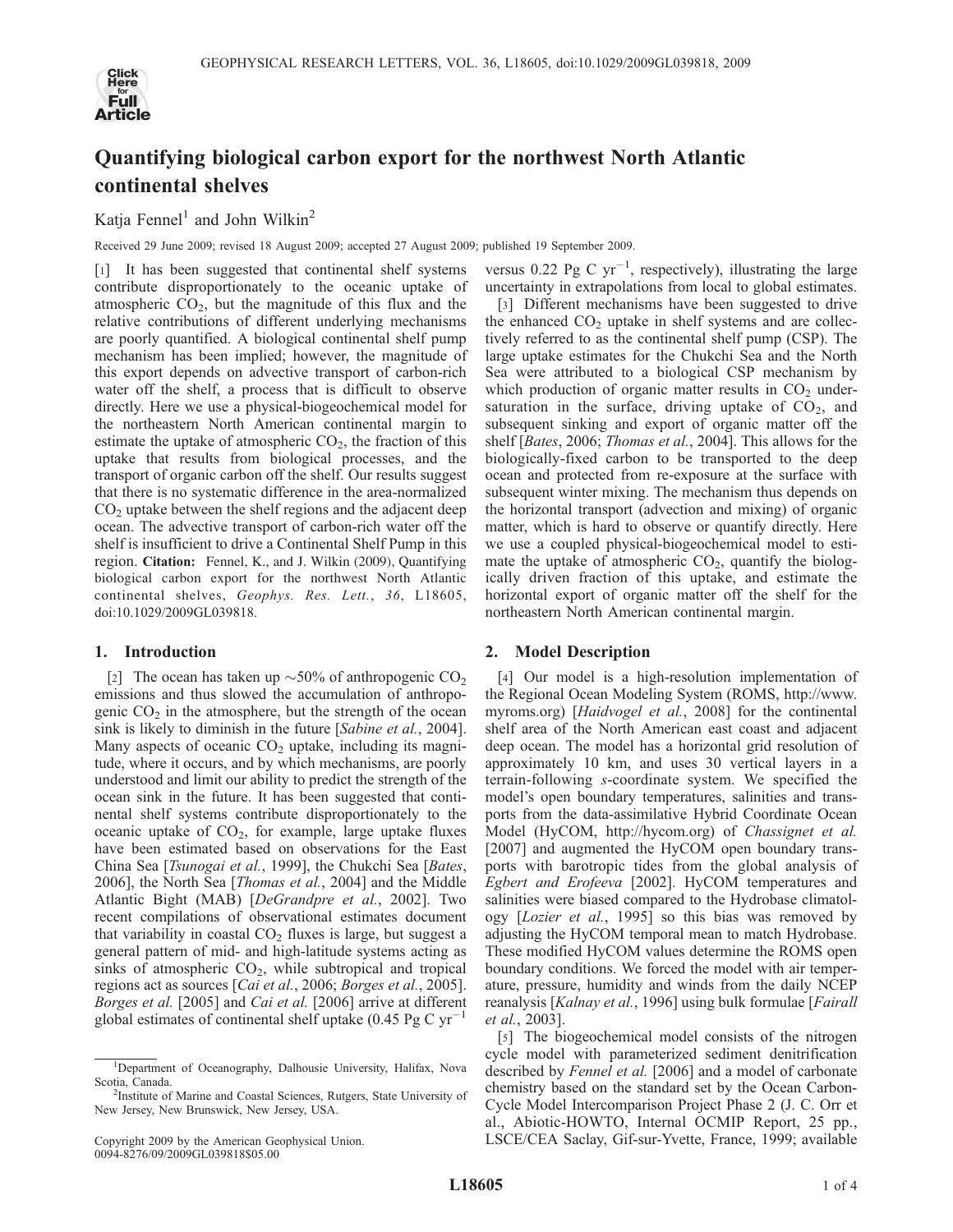

Figure 1. Model bathymetry (grayscale) overlain by subregions (color) that we used for spatial integration. NS&GB represents the tidally mixed area, which includes Nantucket Shoals and Georges Bank. GOM refers to the Gulf of Maine. SS represents the Scotian Shelf. We combined the narrow regions MAB shelf break and SS shelf break with the adjacent slope water regions for spatial integration and refer to the combined regions as  $MABSB + SW$  and  $SS$   $SB$  +  $SW$ .

at http://www.ipsl.jussieu.fr/OCMIP/phase2/simulations/ Abiotic/HOWTO-Abiotic.html). Knowledge of any two of the six variables of the carbonate system (total dissolved inorganic carbon [DIC],  $pCO<sub>2</sub>$ , carbonate ion concentration, bicarbonate ion concentration, pH and alkalinity) determines the remaining four, but only DIC and alkalinity behave conservatively with respect to mixing and temperature and pressure changes [Zeebe and Wolf-Gladrow, 2001]. DIC and alkalinity are thus included as active tracers (i.e., they are advected and diffused by the physical model), while  $pCO<sub>2</sub>$ , the carbon variable relevant for air-sea gas exchange of  $CO<sub>2</sub>$ , is calculated in the surface model layer only. Local changes in DIC occur due to primary production, respiratory processes and gas exchange at the air-sea interface. We parameterized gas exchange following Wanninkhof [1992] and initialized DIC and alkalinity using the  $T$ - and S-dependent relationships derived by Lee et al. [2000] and Millero et al. [1998], respectively. Nitrogen and organic carbon inputs from rivers were prescribed to match the annual mean values from a watershed analysis [Dumont et al., 2005], but were modulated by monthly freshwater fluxes observed at US Geological Survey gauging stations.

Riverine alkalinity values were determined using Millero et al.'s [1998] relationship for  $S = 0$ ; DIC was assumed to be in equilibrium with atmospheric values of  $CO<sub>2</sub>$  in the river sources. We ran the model for the years 2004 and 2005 after a six-month spin-up period that started in June 2003. This simulation is identical to the implementation by *Fennel et al.* [2008] and we refer to it below as the baseline simulation.

[6] We then ran one-year simulations, initialized with fields for January 1, 2004 and 2005, with all biological sources and sinks of DIC and alkalinity disabled (which we refer to as no-bio simulations) and estimated the fraction of air-sea  $CO<sub>2</sub>$  flux directly attributable to biological processes from the difference between the baseline flux and the no-bio flux. In order to quantify the horizontal export of organic carbon off the shelf, we calculated the horizontal divergence of organic carbon. Specifically, we calculate integrals of the vertically integrated divergence of organic carbon  $(-\int \int \nabla \cdot$  $(uC)$  dz dt where u is the three-dimensional velocity, C is the concentration of organic carbon,  $z$  is depth, and  $t$  is time) for each model grid cell. The vertical integral is over the whole water column; the temporal integral is over the calendar years 2004 and 2005. By further integrating these divergences spatially we infer the net export of organic carbon for the shelf regions shown in Figure 1.

#### 3. Results

[7] Here we focus on the simulated air-sea  $CO<sub>2</sub>$  fluxes, the relative contribution of biological processes to this flux and the off-shelf transport of organic carbon. It has been shown by Fennel et al. [2008] that simulated surface  $pCO<sub>2</sub>$ agrees with available observations in the MAB and that the biological model component predicts primary production and spatial and temporal patterns in surface chlorophyll realistically.

[8] Four representative snapshots (Figure 2) of the modeled  $pCO<sub>2</sub>$  difference between the atmosphere and ocean surface illustrate the magnitude and direction of the air-sea flux of  $CO<sub>2</sub>$ . The air-sea fluxes are driven by two major processes: changes in the solubility of  $CO<sub>2</sub>$  due to changes in ocean temperature, and production and respiration of organic matter, which decreases/increases the concentration of dissolved inorganic carbon (DIC). Changes in salinity and alkalinity also affect the seawater  $pCO<sub>2</sub>$  and thus the airsea flux, but these effects are of second-order importance. In February, the model predicts uptake of atmospheric  $CO<sub>2</sub>$ across the whole domain, with the largest fluxes in the



Figure 2. Snapshots of the simulated  $pCO<sub>2</sub>$  difference between the atmosphere and surface ocean for the baseline simulation. Positive values indicate uptake of atmospheric  $CO<sub>2</sub>$  by the ocean.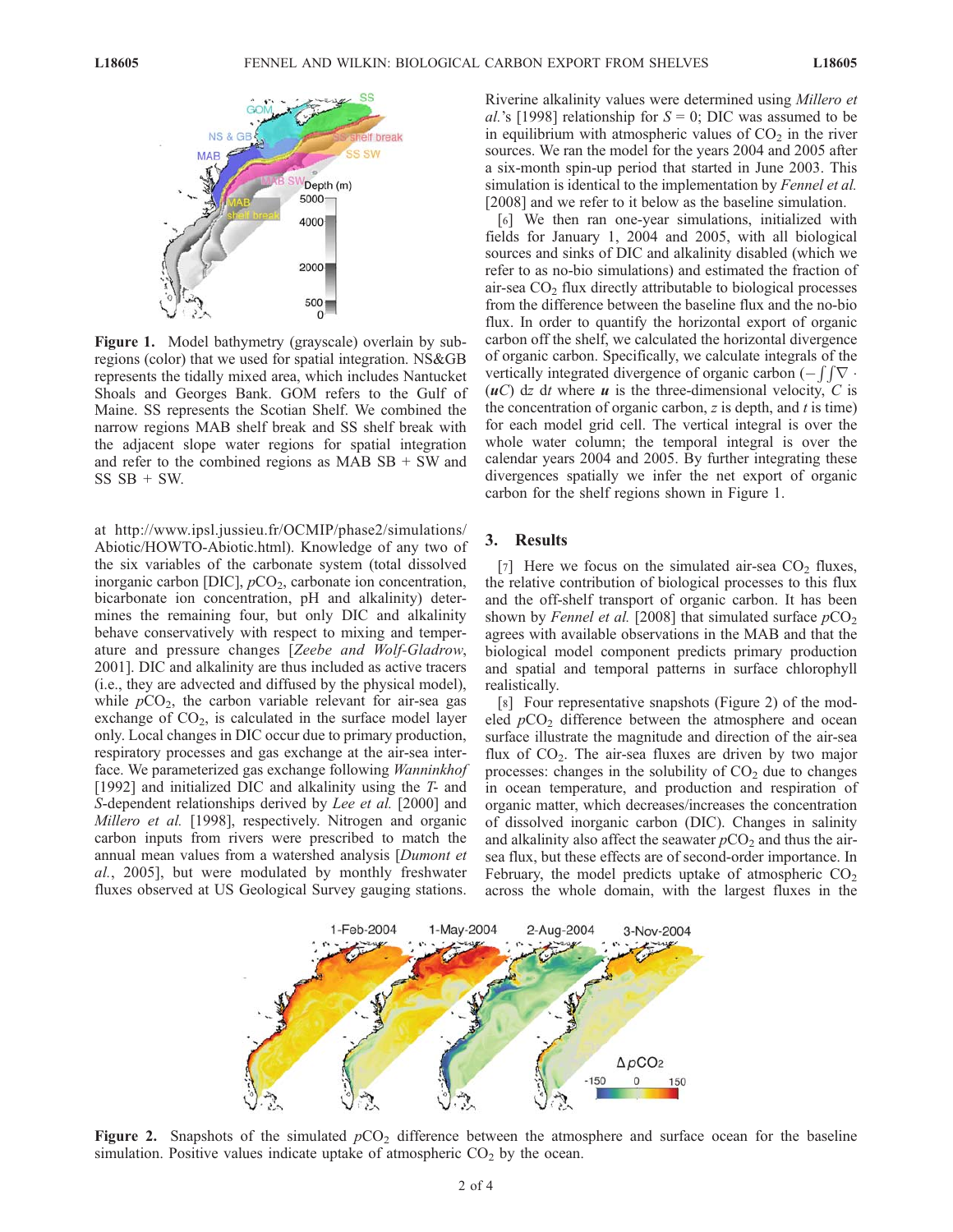|                | Area                        | Total Air-Sea<br>$CO2$ Flux<br>$(10^{10}$<br>$'$ mol C yr <sup>-1</sup> ) |      | Area Normalized<br>Air-Sea CO <sub>2</sub> Flux<br>(mod C m |      | Biologically<br>Driven Fraction of<br>$CO2$ Flux $(\%$ ) |      | Horizontal<br>Divergence of<br>Organic Carbon<br>mol C $yr^{-1}$ )<br>$10^{\circ}$ |      |
|----------------|-----------------------------|---------------------------------------------------------------------------|------|-------------------------------------------------------------|------|----------------------------------------------------------|------|------------------------------------------------------------------------------------|------|
|                | $10^{10}$<br>m <sup>2</sup> | 2004                                                                      | 2005 | 2004                                                        | 2005 | 2004                                                     | 2005 | 2004                                                                               | 2005 |
| <b>MAB</b>     | 8.62                        | 8.98                                                                      | 6.29 | 1.04                                                        | 0.73 | 92                                                       | 58   | 4.25                                                                               | 2.97 |
| $NS\&GB + GOM$ | 16.74                       | 32.8                                                                      | 23.1 | 1.96                                                        | 1.38 | 52                                                       | 30   | 8.89                                                                               | 9.52 |
| <b>SS</b>      | 12.09                       | 28.4                                                                      | 27.4 | 2.35                                                        | 2.26 | 56                                                       | 23   | 4.25                                                                               | 5.21 |
| $MABSB + SW$   | 20.35                       | 20.8                                                                      | 15.8 | 1.02                                                        | 0.78 | 11                                                       |      | __                                                                                 |      |
| $SS SB + SW$   | 25.10                       | 44.4                                                                      | 36.8 | l.77                                                        | 1.47 | 27                                                       |      |                                                                                    |      |

Table 1. Model-Derived Estimates of Carbon Fluxes for 2004 and 2005 for Five Combinations of Sub-regions Defined in Figure 1<sup>a</sup>

<sup>a</sup>Positive air-sea fluxes are into the ocean. The biologically driven fraction of the air-sea flux was calculated by differencing the baseline and the no-bio simulations (as described in section 2). All other fluxes are for the baseline simulation.

coastal regions mostly driven by increases in solubility due to cooling. In May, DIC is strongly undersaturated in the Gulf of Maine and on the Scotian Shelf due to carbon uptake during the spring bloom, resulting in large uptake of atmospheric  $CO<sub>2</sub>$ . In August,  $CO<sub>2</sub>$  is released in most of the domain as solubility decreases during warming and due to respiration of organic matter. Again the largest fluxes occur on the shelf. In November, the  $CO<sub>2</sub>$  flux has switched back to uptake in the Gulf of Maine (GOM) and on the Scotian Shelf (SS) where winter cooling has begun, but not yet on Georges Bank (GB) and in the MAB.

[9] We integrated the modeled air-sea flux of  $CO<sub>2</sub>$  and the horizontal divergence of organic carbon spatially for the regions shown in Figure 1 and in time for the years 2004 and 2005; we also calculated the fraction of the air-sea  $CO<sub>2</sub>$ flux driven by biological processes by difference with the no-bio model as described in section 2. These results are shown in Table 1. In both years the simulated uptake in the MAB is only about a third of the uptake in the NS&GB  $+$ GOM and SS regions. When comparing uptake normalized by area it appears that uptake increases with latitude with smallest fluxes in the MAB (1.04 and 0.73 mol C m<sup>-2</sup> yr<sup>-1</sup> for 2004 and 2005), larger fluxes in the NS&GB + GOM  $(1.96 \text{ and } 1.38 \text{ mol C m}^{-2} \text{ yr}^{-1})$  and highest fluxes on the SS ( $\sim$ 2.3 mol C m<sup>-2</sup> yr<sup>-1</sup>). In both years the simulated uptake for the MAB agrees with the observational estimate of DeGrandpre et al. [2002] of  $1.1 \pm 0.69$  mol C m<sup>-2</sup> yr<sup>-1</sup>.

[10] The simulated uptake in the stratified part of the MAB (9.0  $\times$  10<sup>10</sup> and 6.3  $\times$  10<sup>10</sup> mol C yr<sup>-1</sup>) is roughly equal to the smaller, tidally mixed region that combines Nantucket Shoals and Georges Bank and has simulated annual uptakes of 9.7  $\times$   $10^{10}$  and 4.9  $\times$   $10^{10}$  mol C yr<sup>-1</sup> for 2004 and 2005, respectively. This suggests that tidal mixing accelerates uptake on this shelf. The air-sea flux is generally smaller in 2005, which can be attributed to interannual variability. Previdi et al. [2009] assessed the magnitude of interannual variability that resulted from variations in atmospheric forcing for our model and found similar interannual variations in air-sea  $CO<sub>2</sub>$  fluxes.

[11] In the stratified MAB, the majority of carbon uptake is supported by biological processes ( $\sim$ 90% and  $\sim$ 60% in 2004 and 2005, respectively) compared to between onefourth and one-half in the  $NS\&GB + GOM$  and SS regions. The shelf regions are in strong contrast to the slope water regions MAB  $SB + SW$  and  $SS SB + SW$ , where only 3% and 27% of  $CO<sub>2</sub>$  uptake are supported by biological processes. The amount of organic carbon removed from the sub-regions by physical transport processes (i.e., the horizontal divergence of organic carbon) accounts for about half of the CO<sub>2</sub> uptake in the MAB, but smaller fractions between approximately one-third and one-sixth—in the NS&GB + GOM and SS regions. It is roughly similar for the MAB and SS, but double for the NS&GB + GOM region. The organic carbon divergence is shown in spatially explicit form in Figure 3, which illustrates that organic carbon export is highly localized in a narrow strip along the shelf break, but greatly enhanced along the shelf break of Georges Bank, probably due to tidal mixing.

[12] The simulated uptake of atmospheric  $CO<sub>2</sub>$  in the slope water regions varies between 0.78 and 1.77 mol C  $m^{-2}$  yr<sup>-1</sup> which is comparable to the values between 1 and 2 mol C m<sup>-2</sup> yr<sup>-1</sup> estimated by *Takahashi et al.* [2009] for this region. When comparing air-sea  $CO<sub>2</sub>$  fluxes between the shelf and adjacent slope water regions it appears that the simulated uptake normalized by area is similar between the MAB and MAB  $SB + SW$  regions. The simulated uptake for the  $SS$   $SB + SW$  regions is similar to the uptake in the NS&GB + GOM, but smaller than on the SS. However, the mechanisms for carbon uptake between the shelves and adjacent slope regions are different with a much smaller contribution of biological processes in the slope regions.

#### 4. Discussion and Conclusions

[13] We have presented model-based estimates of air-sea  $CO<sub>2</sub>$  flux, of the fraction of this flux that is driven by



Figure 3. Spatial distribution of depth-integrated horizontal divergence of carbon (annual average for 2004) diagnosed from the baseline simulation. The boundaries of the sub-regions that we used for spatial integration (Table 1) are shown by the black lines.